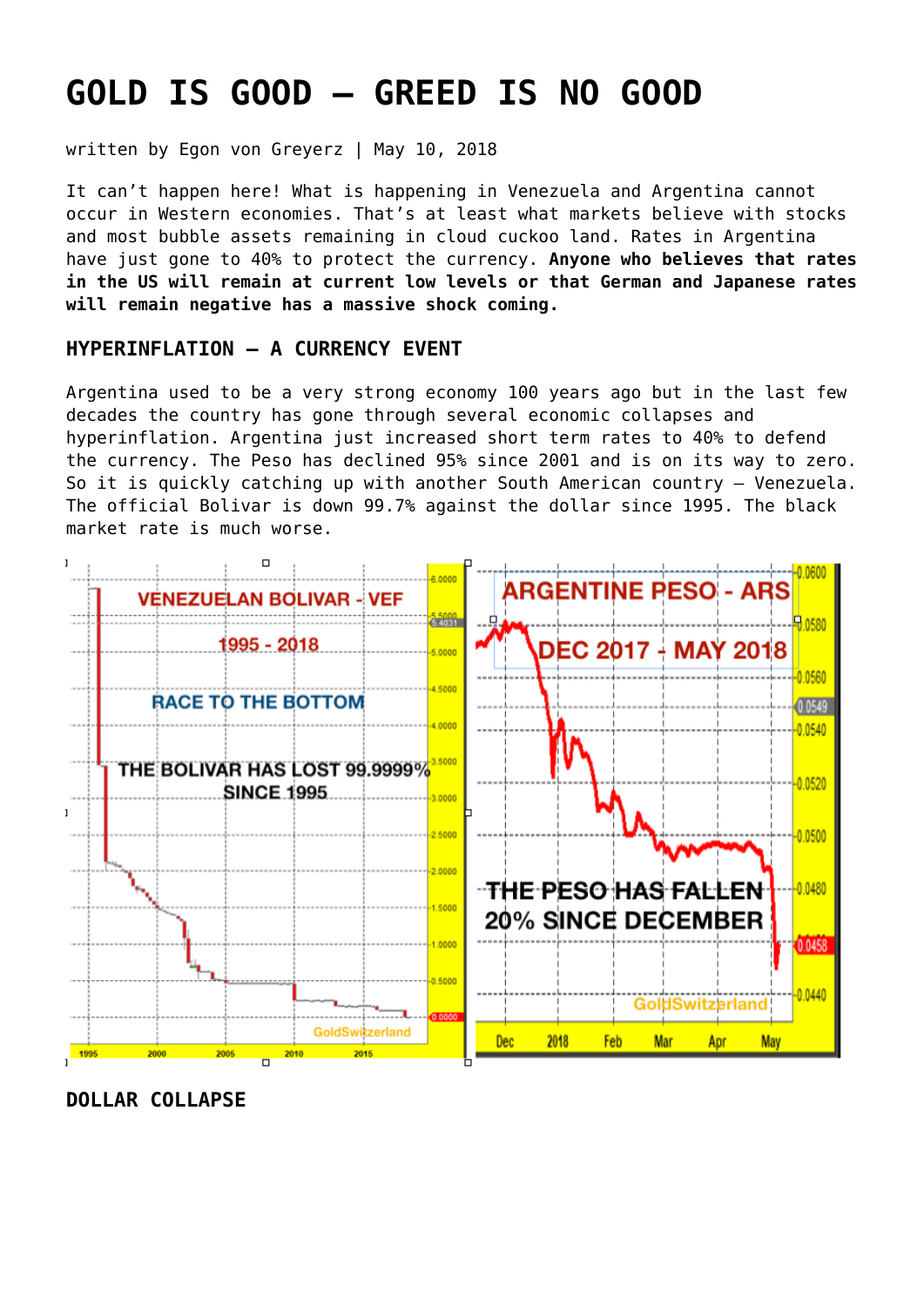

Don't believe that the dollar in any way

should be proud over its outperformance against the Bolivar and Peso. **Since 1999 the dollar is down 80% against real money** which is gold of course. The Venezuelans and Argentinians would have done very well since the late 1990s to hold dollars rather than their own currency. But if they, as well as the Americans, had held their savings in real money – Gold – they would today live like kings in their home country.

## **VERY FEW UNDERSTAND HISTORY AND ECONOMICS**

I am amazed how few people understand the importance of history and economics. I meet many Family Offices whose main objective should be to preserve generational wealth. Very few of them hold gold or understand the importance of gold for wealth preservation purposes. They don't understand **what is happening in Argentina and Venezuela will also happen in many Western countries.** I also meet people with less wealth and most think that having gold is ridiculous and serves no purpose. "You can't eat gold" is a very common remark. They don't realise that people in Venezuela can't eat the Bolivar either but if they owned gold, they would be able to buy food or whatever else they needed. In my article [last week](https://goldswitzerland.com/gold-holders-centennial-opportunity/) I showed the charts of gold in Pesos and Bolivars. **Gold is such a simple method to preserve wealth but it is a secret that virtually nobody knows or understands.**

In every period of economic depression, hyperinflation or political oppression (like the Asians in Uganda in the 1970s), gold has always been the saviour of the people who own it. Since Nixon took the disastrous decision to decouple the world's monetary system from gold, we have seen a free for all money printing bonanza that has destroyed the value of all currencies and created massive credit and asset bubbles around the world.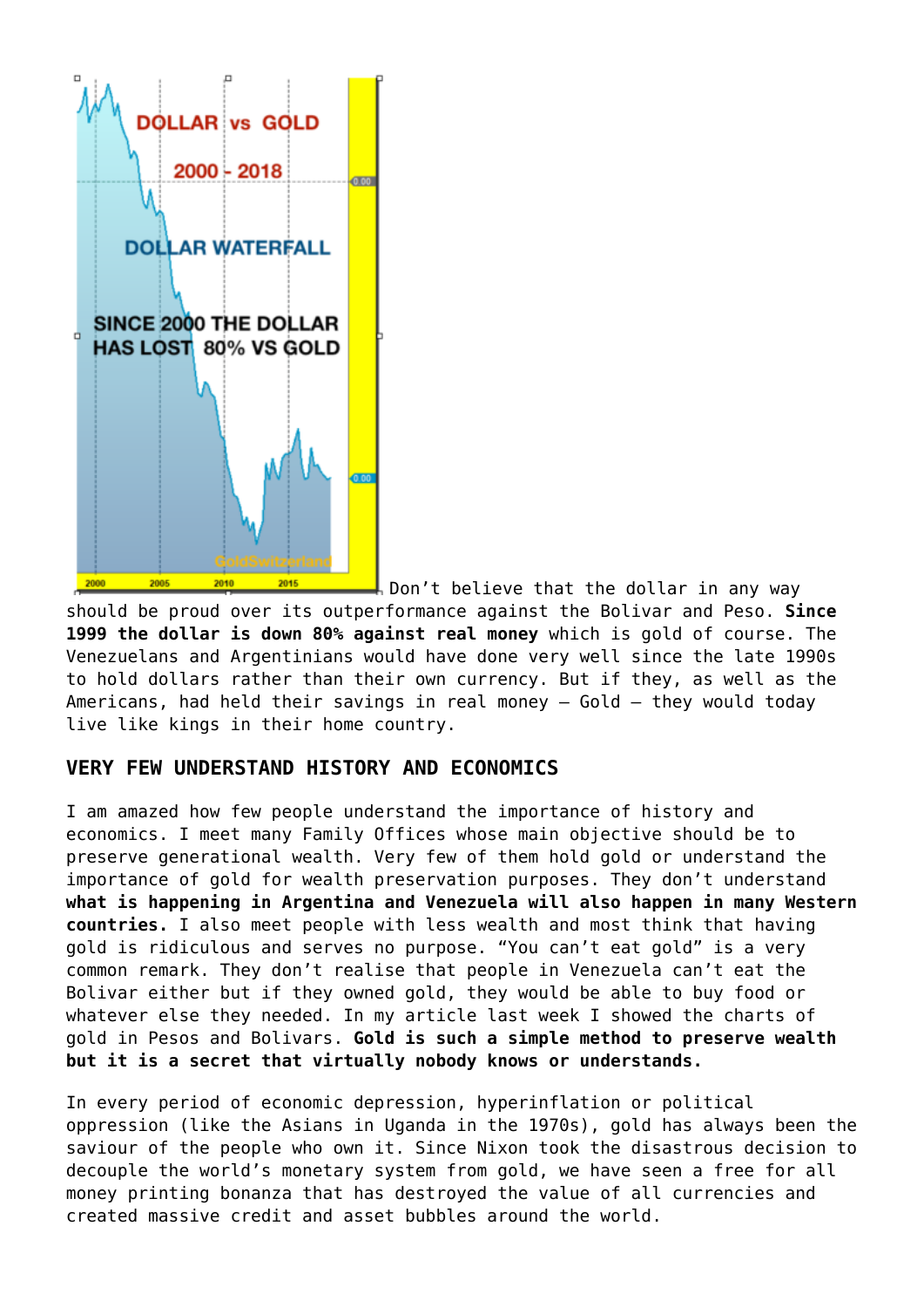**Investors and money managers have been under the illusion that it was their skill that has generated this enormous wealth. Few have understood that central bankers have created the global Ponzi scheme of all time which has put a giant rocket under most assets and driven them to the stratosphere. And even fewer people understand that this rocket will fall down to earth without all the bubbles which will evaporate in space.**

As this happens, the West will do exactly what Venezuela and Argentina are doing today. They will print unlimited amounts of money and create debt on an exponential scale. The **central banks are most probably aware that they can't solve a debt problem by creating more debt. But they will be totally clueless what else to do. They will at that point lose control of interest rates. The market will take over, as it should do, and rates will rise dramatically.**

#### **GREED AGAIN CAUSES BIG LOSSES IN ARGENTINE BONDS**

Manipulation always ends in tears. The long end of the market will dump bonds, driving rates to the teens and probably much higher. This is what is happening in Argentina right now with short term rates at 40%. Last year they issued a 100 year dollar bond of \$2.75 billion at a yield of 7.9%. The bond was 3.5X over subscribed! **How can anyone of a sound mind buy a 100 year bond issued by a country that time and time again has defaulted on its debt and devalued its currency. We all know why they did it – GREED of course.** At the time US 30 year rates were sub 3% so an 8% return seemed very attractive. The 100 year bond has crashed 20% since January this year. It will come down a lot more.



# **GREED CAUSED DEFAULTS IN THE 1970s**

I remember the same kind of greed in the 1970s. Swiss rates were then around 2% and UK rates were 15%. Many UK companies borrowed in Swiss francs. The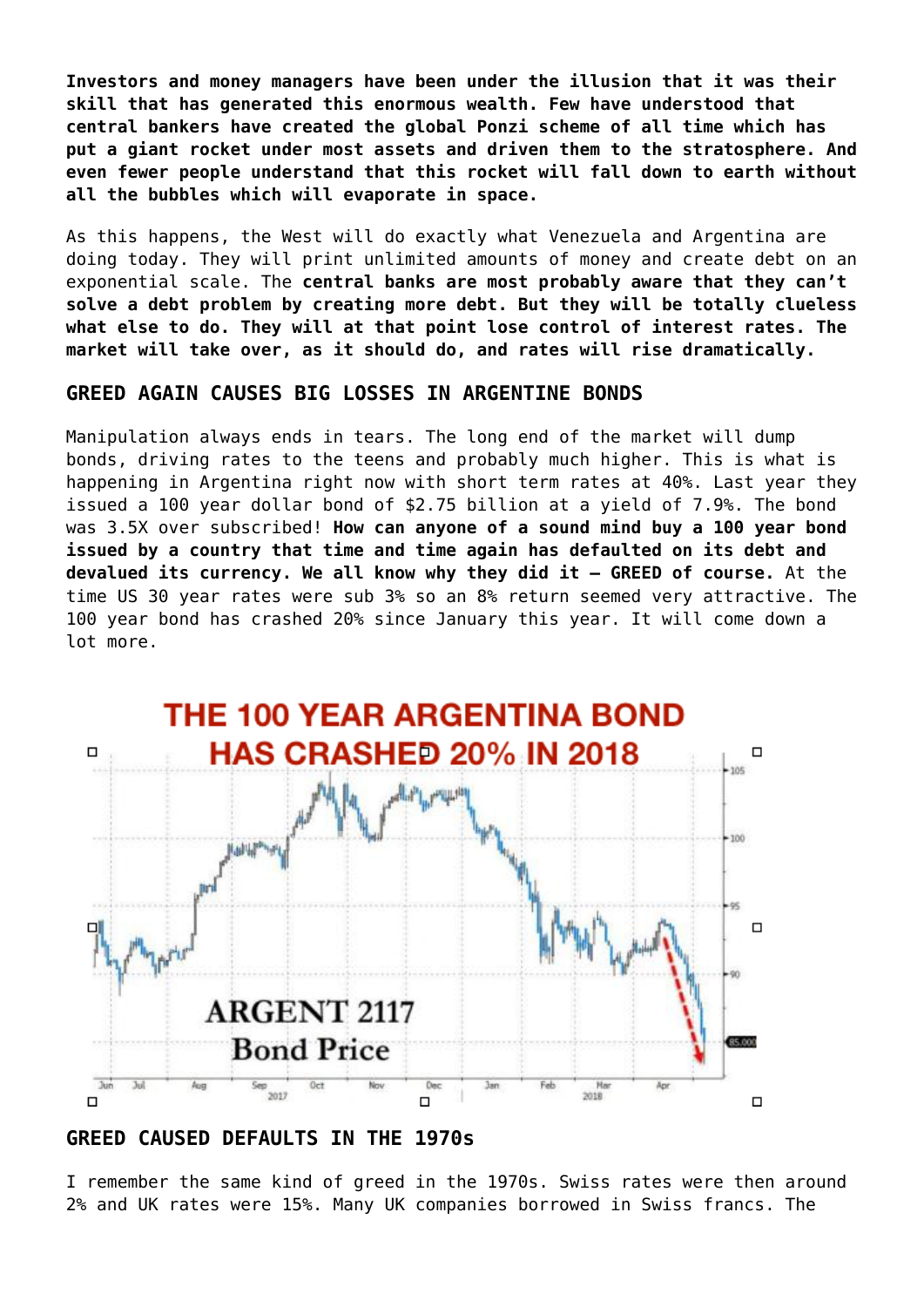only problem was that from 1972 to 1978 the pound against the Swiss franc fell from 10 to 3, a 70% fall. This meant that **someone borrowing CHF 1 million which was £100,000 in 1972 owed £333,000 in 1978. So saving a few percentage points on interest was not very clever when the debt went up 3.3X !** I know many borrowers who went under due to this unsound currency mismatch.

People never learn. **High rates means high risk**. There is a reason why Argentina paid 8% when US rates were 3%. Argentina has an appalling record of economic management and is not a sound borrower. And Swiss rates were low because the economic policies of the country were extremely sound whilst the UK had massive economic problems which led to economic collapse, inflation and a crashing currency.

#### **THE US – LIVING ON BORROWED TIME AND MONEY**

The US is now an extremely badly managed economy that **has lived above its means for 60 years.** The chart below shows US deficits since 1968. The surplus Clinton years were not real. They were fake figures as US debt increased every year that a surplus was shown. In fact, **US debt has gone up every year, without exception, since 1957.** As the chart shows, the deficits are expected to continue at a high level for years to come. In my view that forecast is much too optimistic.



So there we have it. **The "strongest" economy in the world has for 60 years lived on borrowed and printed money. Hard to call that a strong economy.** This has all been possible due to the Petrodollar and the US military might. But that is now coming to an end. **The dollar is backed by nothing but debt and it will soon accelerate its fall to zero just like the Bolivar and Peso**. And according to independent experts, the Russian and Chinese military power and sophistication is far superior to that of the US.